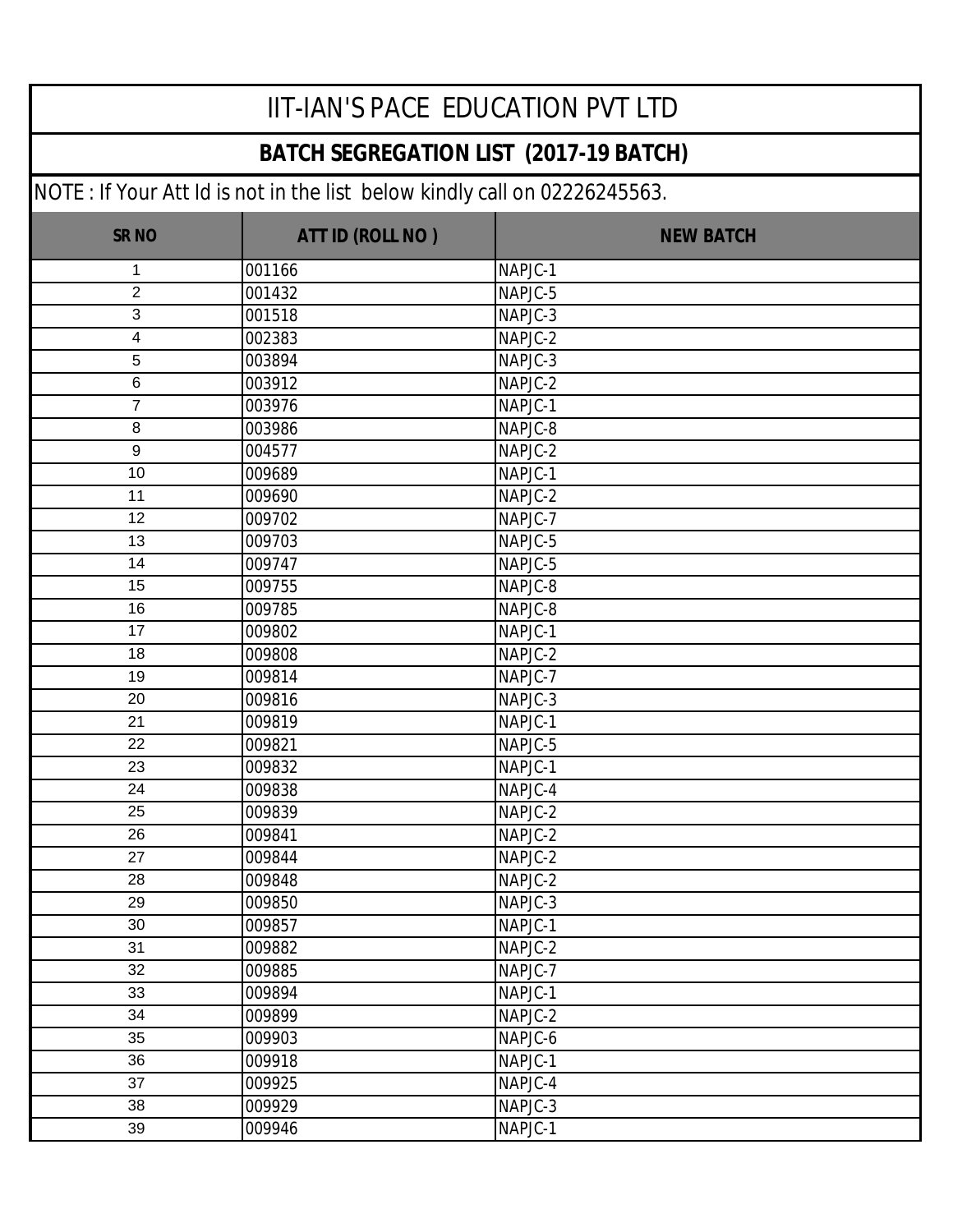#### **BATCH SEGREGATION LIST (2017-19 BATCH)**

| <b>SR NO</b> | ATT ID (ROLL NO) | <b>NEW BATCH</b> |
|--------------|------------------|------------------|
| 40           | 009950           | NAPJC-6          |
| 41           | 009954           | NAPJC-5          |
| 42           | 009969           | NAPJC-1          |
| 43           | 009973           | NAPJC-6          |
| 44           | 009977           | NAPJC-4          |
| 45           | 009987           | NAPJC-2          |
| 46           | 009988           | NAPJC-3          |
| 47           | 009991           | NAPJC-1          |
| 48           | 009996           | NAPJC-2          |
| 49           | 009999           | NAPJC-3          |
| 50           | 010007           | NAPJC-2          |
| 51           | 010016           | NAPJC-6          |
| 52           | 010020           | NAPJC-2          |
| 53           | 010032           | NAPJC-1          |
| 54           | 010036           | NAPJC-2          |
| 55           | 010042           | NAPJC-8          |
| 56           | 010044           | NAPJC-2          |
| 57           | 010057           | NAPJC-1          |
| 58           | 010060           | NAPJC-4          |
| 59           | 010062           | NAPJC-3          |
| 60           | 010066           | NAPJC-6          |
| 61           | 010069           | NAPJC-2          |
| 62           | 010070           | NAPJC-3          |
| 63           | 010075           | NAPJC-2          |
| 64           | 010086           | NAPJC-3          |
| 65           | 010121           | NAPJC-2          |
| 66           | 010123           | NAPJC-5          |
| 67           | 010126           | NAPJC-3          |
| 68           | 010130           | NAPJC-2          |
| 69           | 010133           | NAPJC-3          |
| 70           | 010140           | NAPJC-5          |
| 71           | 010142           | NAPJC-1          |
| 72           | 010149           | NAPJC-1          |
| 73           | 010154           | NAPJC-1          |
| 74           | 010160           | NAPJC-3          |
| 75           | 010165           | NAPJC-2          |
| 76           | 010166           | NAPJC-4          |
| 77           | 010173           | NAPJC-5          |
| 78           | 010177           | NAPJC-8          |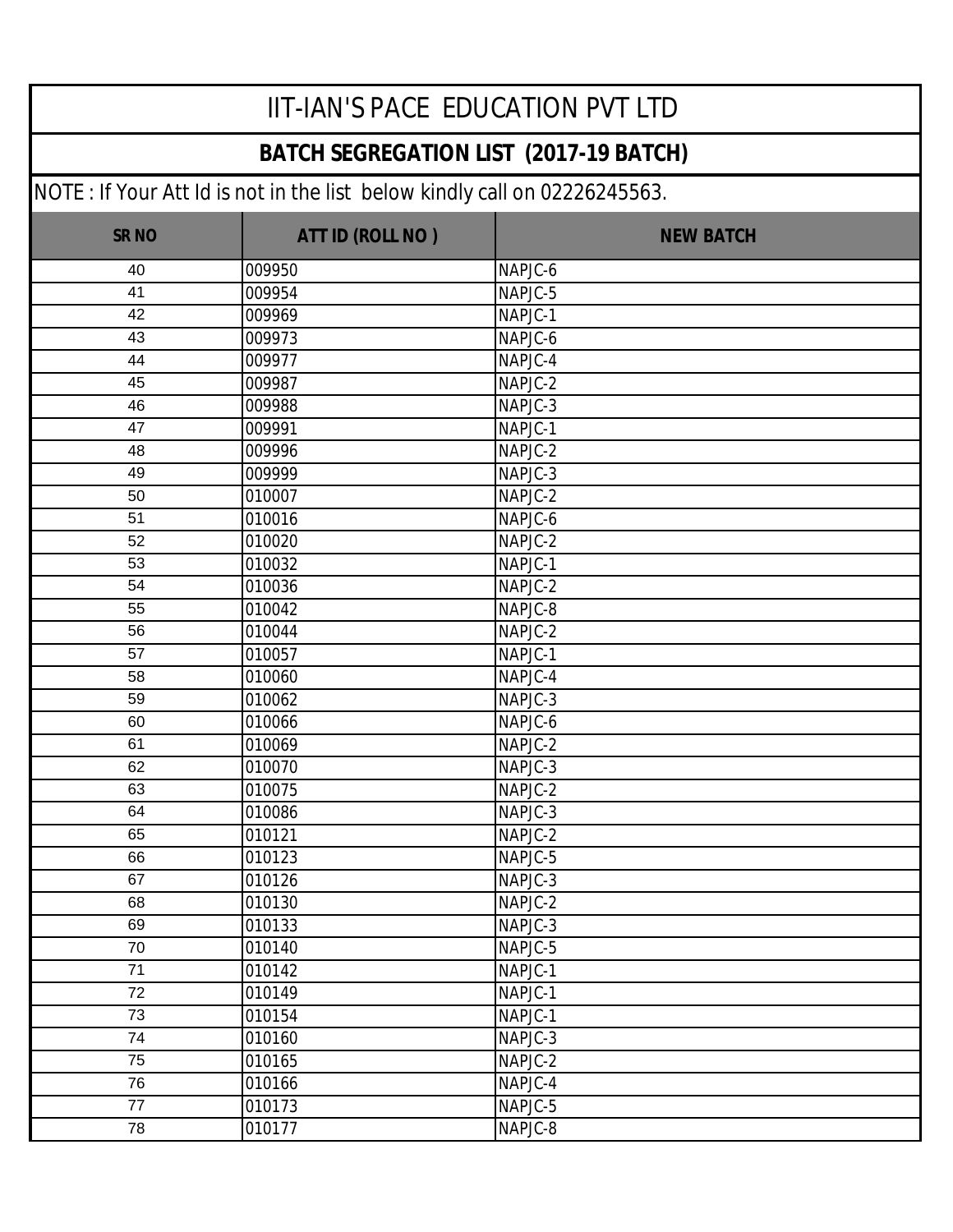#### **BATCH SEGREGATION LIST (2017-19 BATCH)**

| <b>SR NO</b> | ATT ID (ROLL NO) | <b>NEW BATCH</b> |
|--------------|------------------|------------------|
| 79           | 010183           | NAPJC-5          |
| 80           | 010190           | NAPJC-4          |
| 81           | 010192           | NAPJC-5          |
| 82           | 010209           | NAPJC-8          |
| 83           | 010210           | NAPJC-7          |
| 84           | 010212           | NAPJC-3          |
| 85           | 010231           | NAPJC-2          |
| 86           | 010232           | NAPJC-4          |
| 87           | 010277           | NAPJC-4          |
| 88           | 010329           | NAPJC-4          |
| 89           | 010362           | NAPJC-8          |
| 90           | 010477           | NAPJC-6          |
| 91           | 010596           | NAPJC-1          |
| 92           | 010621           | NAPJC-1          |
| 93           | 010626           | NAPJC-5          |
| 94           | 010803           | NAPJC-3          |
| 95           | 011077           | NAPJC-7          |
| 96           | 011081           | NAPJC-3          |
| 97           | 011141           | NAPJC-2          |
| 98           | 011154           | NAPJC-8          |
| 99           | 011181           | NAPJC-1          |
| 100          | 011192           | NAPJC-3          |
| 101          | 011194           | NAPJC-4          |
| 102          | 011202           | NAPJC-5          |
| 103          | 011203           | NAPJC-4          |
| 104          | 011217           | NAPJC-1          |
| 105          | 011244           | NAPJC-1          |
| 106          | 011277           | NAPJC-4          |
| 107          | 011278           | NAPJC-5          |
| 108          | 011287           | NAPJC-8          |
| 109          | 011292           | NAPJC-2          |
| 110          | 011295           | NAPJC-1          |
| 111          | 011310           | NAPJC-4          |
| 112          | 011312           | NAPJC-5          |
| 113          | 011313           | NAPJC-3          |
| 114          | 011318           | NAPJC-1          |
| 115          | 011320           | NAPJC-6          |
| 116          | 011325           | NAPJC-4          |
| 117          | 011343           | NAPJC-8          |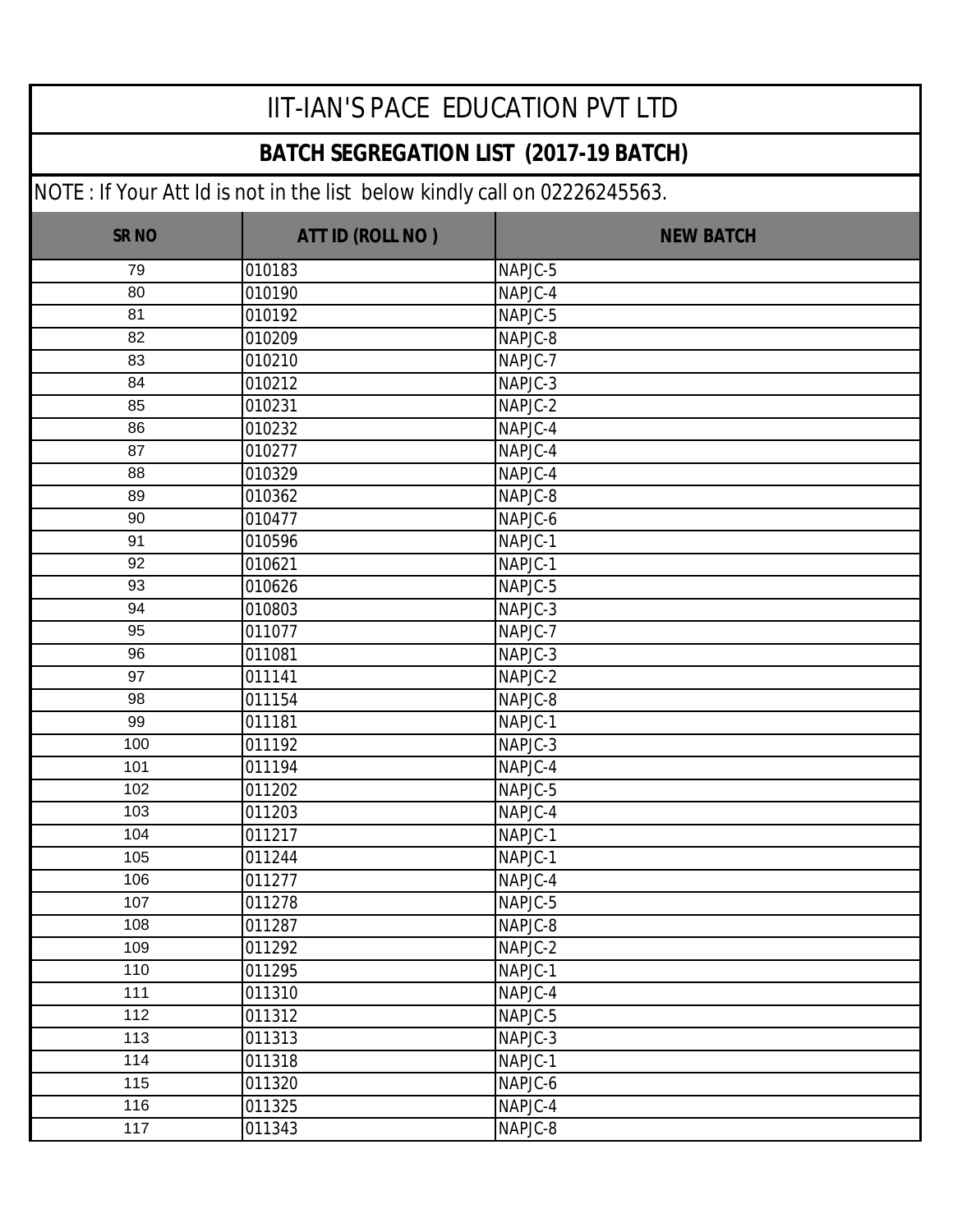#### **BATCH SEGREGATION LIST (2017-19 BATCH)**

| <b>SR NO</b> | ATT ID (ROLL NO) | <b>NEW BATCH</b> |
|--------------|------------------|------------------|
| 118          | 011348           | NAPJC-2          |
| 119          | 011349           | NAPJC-4          |
| 120          | 011351           | NAPJC-4          |
| 121          | 011357           | NAPJC-1          |
| 122          | 011358           | NAPJC-5          |
| 123          | 011369           | NAPJC-8          |
| 124          | 011373           | NAPJC-3          |
| 125          | 011385           | NAPJC-1          |
| 126          | 011392           | NAPJC-5          |
| 127          | 011394           | NAPJC-8          |
| 128          | 011397           | NAPJC-3          |
| 129          | 011430           | NAPJC-6          |
| 130          | 011433           | NAPJC-1          |
| 131          | 011459           | NAPJC-1          |
| 132          | 011471           | NAPJC-6          |
| 133          | 011473           | NAPJC-6          |
| 134          | 011478           | NAPJC-3          |
| 135          | 011495           | NAPJC-5          |
| 136          | 011498           | NAPJC-3          |
| 137          | 011499           | NAPJC-7          |
| 138          | 011500           | NAPJC-3          |
| 139          | 011504           | NAPJC-4          |
| 140          | 011516           | NAPJC-7          |
| 141          | 011525           | NAPJC-3          |
| 142          | 011531           | NAPJC-5          |
| 143          | 011532           | NAPJC-6          |
| 144          | 011537           | NAPJC-7          |
| 145          | 011551           | NAPJC-5          |
| 146          | 011552           | NAPJC-4          |
| 147          | 011557           | NAPJC-2          |
| 148          | 011560           | NAPJC-6          |
| 149          | 011565           | NAPJC-6          |
| 150          | 011568           | NAPJC-4          |
| 151          | 011569           | NAPJC-3          |
| 152          | 011583           | NAPJC-6          |
| 153          | 011591           | NAPJC-6          |
| 154          | 011617           | NAPJC-5          |
| 155          | 011622           | NAPJC-8          |
| 156          | 011625           | NAPJC-4          |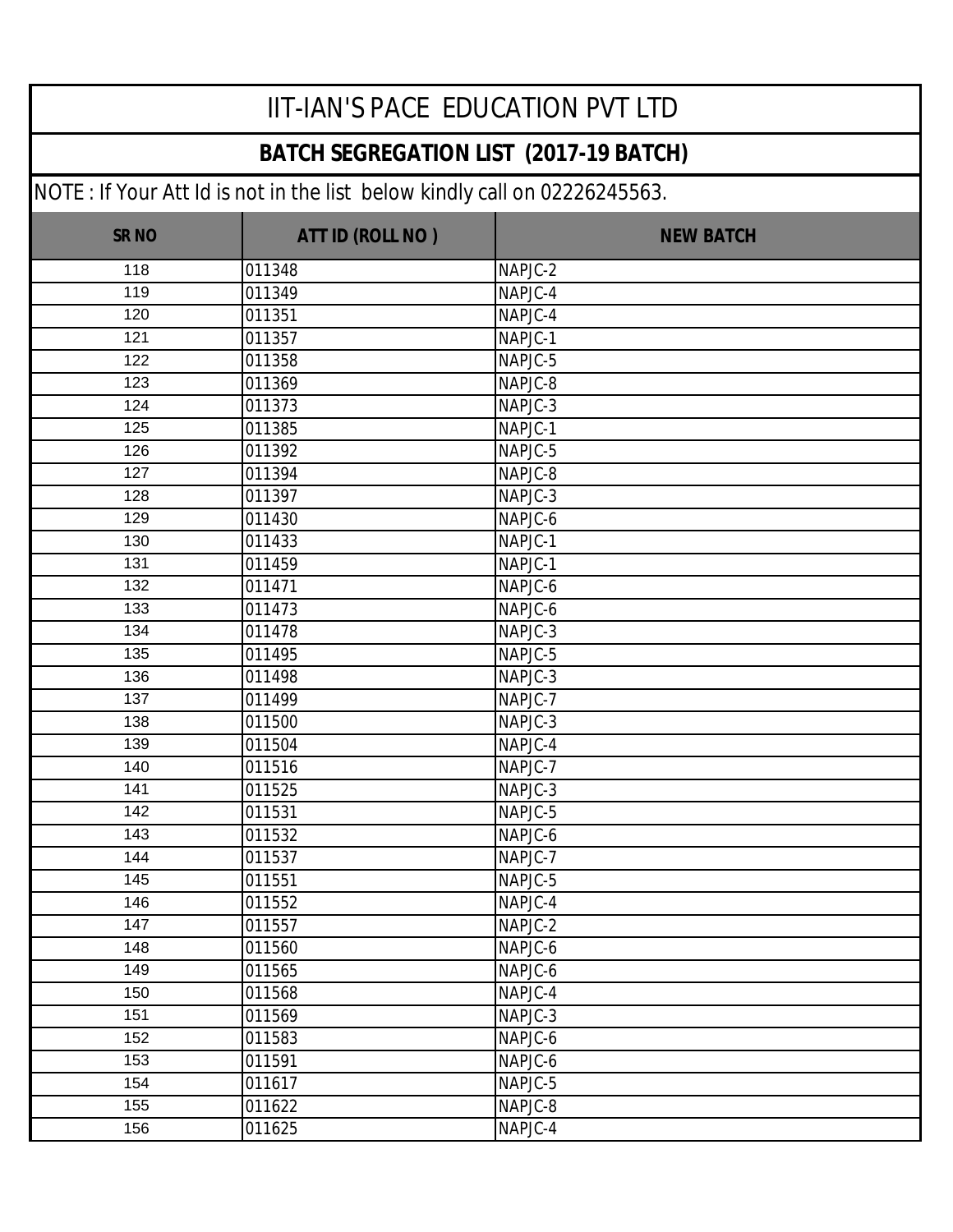#### **BATCH SEGREGATION LIST (2017-19 BATCH)**

| <b>SR NO</b> | ATT ID (ROLL NO) | <b>NEW BATCH</b> |
|--------------|------------------|------------------|
| 157          | 011630           | NAPJC-4          |
| 158          | 011631           | NAPJC-1          |
| 159          | 011636           | NAPJC-5          |
| 160          | 011639           | NAPJC-5          |
| 161          | 011649           | NAPJC-3          |
| 162          | 011653           | NAPJC-1          |
| 163          | 011654           | $NAPJC-2$        |
| 164          | 011671           | NAPJC-5          |
| 165          | 011679           | NAPJC-5          |
| 166          | 011690           | NAPJC-5          |
| 167          | 011701           | NAPJC-2          |
| 168          | 011714           | NAPJC-5          |
| 169          | 011718           | NAPJC-1          |
| 170          | 011725           | NAPJC-7          |
| 171          | 011727           | NAPJC-1          |
| 172          | 011728           | NAPJC-6          |
| 173          | 011734           | NAPJC-6          |
| 174          | 011742           | NAPJC-2          |
| 175          | 011746           | NAPJC-8          |
| 176          | 011752           | NAPJC-3          |
| 177          | 011829           | NAPJC-5          |
| 178          | 011831           | NAPJC-4          |
| 179          | 011832           | NAPJC-1          |
| 180          | 011914           | NAPJC-5          |
| 181          | 011923           | NAPJC-5          |
| 182          | 011955           | NAPJC-5          |
| 183          | 011964           | NAPJC-4          |
| 184          | 012024           | NAPJC-6          |
| 185          | 012126           | NAPJC-1          |
| 186          | 012149           | NAPJC-6          |
| 187          | 012223           | NAPJC-5          |
| 188          | 012323           | NAPJC-7          |
| 189          | 012330           | NAPJC-4          |
| 190          | 012336           | NAPJC-7          |
| 191          | 012360           | NAPJC-4          |
| 192          | 012363           | NAPJC-8          |
| 193          | 012373           | NAPJC-7          |
| 194          | 012401           | NAPJC-2          |
| 195          | 012413           | NAPJC-7          |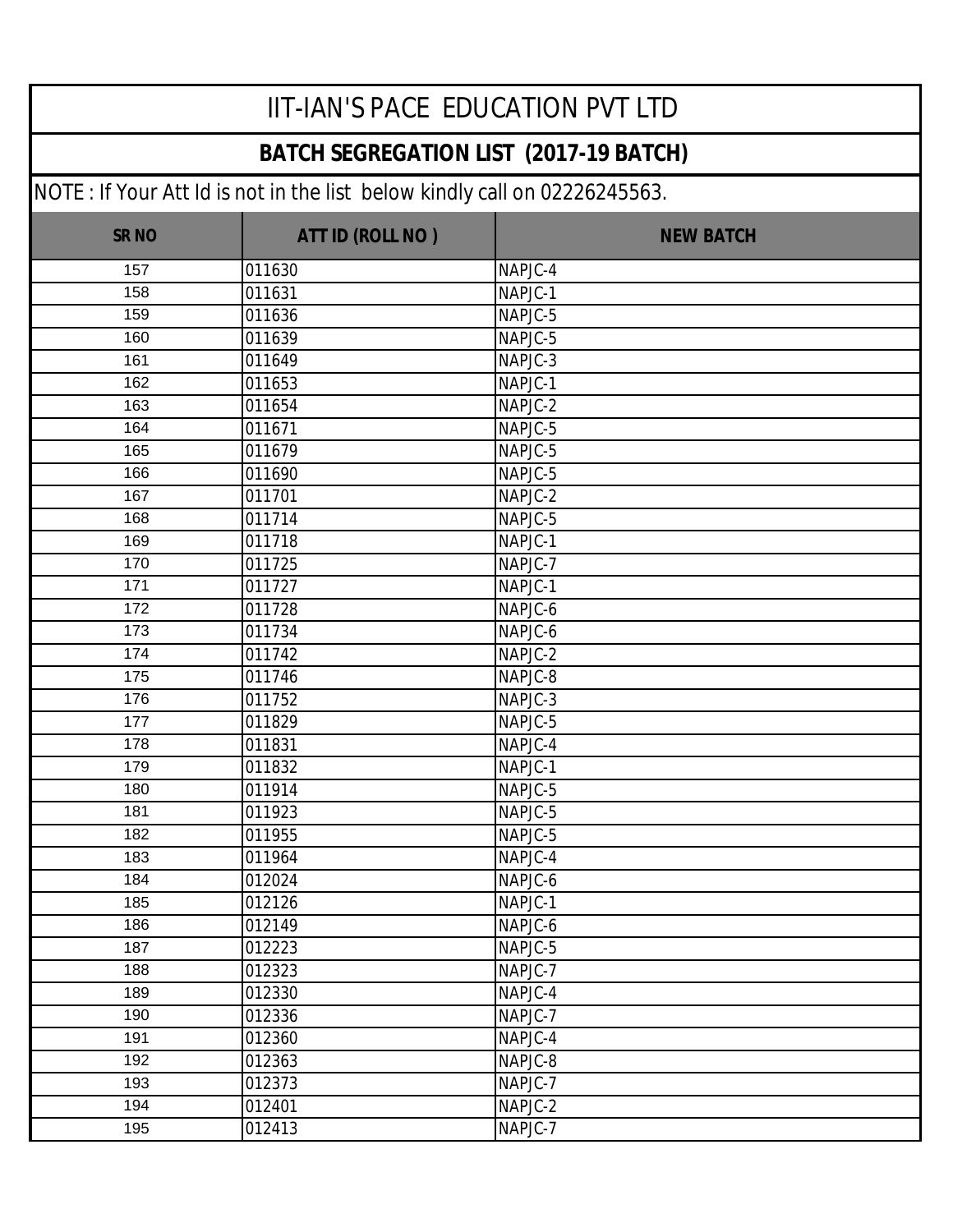#### **BATCH SEGREGATION LIST (2017-19 BATCH)**

| <b>SR NO</b> | ATT ID (ROLL NO) | <b>NEW BATCH</b> |
|--------------|------------------|------------------|
| 196          | 012419           | NAPJC-6          |
| 197          | 012421           | NAPJC-4          |
| 198          | 012424           | NAPJC-2          |
| 199          | 012455           | NAPJC-1          |
| 200          | 012473           | NAPJC-3          |
| 201          | 012486           | NAPJC-6          |
| 202          | 012487           | NAPJC-6          |
| 203          | 012513           | NAPJC-2          |
| 204          | 012520           | NAPJC-4          |
| 205          | 012533           | NAPJC-7          |
| 206          | 012554           | NAPJC-5          |
| 207          | 012555           | NAPJC-3          |
| 208          | 012556           | NAPJC-1          |
| 209          | 012558           | NAPJC-5          |
| 210          | 012565           | NAPJC-7          |
| 211          | 012567           | NAPJC-7          |
| 212          | 012568           | NAPJC-1          |
| 213          | 012596           | NAPJC-5          |
| 214          | 012628           | NAPJC-5          |
| 215          | 012646           | NAPJC-7          |
| 216          | 012666           | NAPJC-6          |
| 217          | 012674           | NAPJC-3          |
| 218          | 012689           | NAPJC-6          |
| 219          | 012695           | NAPJC-3          |
| 220          | 012698           | NAPJC-6          |
| 221          | 012782           | NAPJC-7          |
| 222          | 012801           | NAPJC-7          |
| 223          | 012861           | NAPJC-2          |
| 224          | 012877           | NAPJC-6          |
| 225          | 012887           | NAPJC-1          |
| 226          | 012932           | NAPJC-4          |
| 227          | 012960           | NAPJC-5          |
| 228          | 012987           | NAPJC-8          |
| 229          | 012994           | NAPJC-3          |
| 230          | 013001           | NAPJC-2          |
| 231          | 013006           | NAPJC-6          |
| 232          | 013007           | NAPJC-6          |
| 233          | 013021           | NAPJC-2          |
| 234          | 013034           | NAPJC-6          |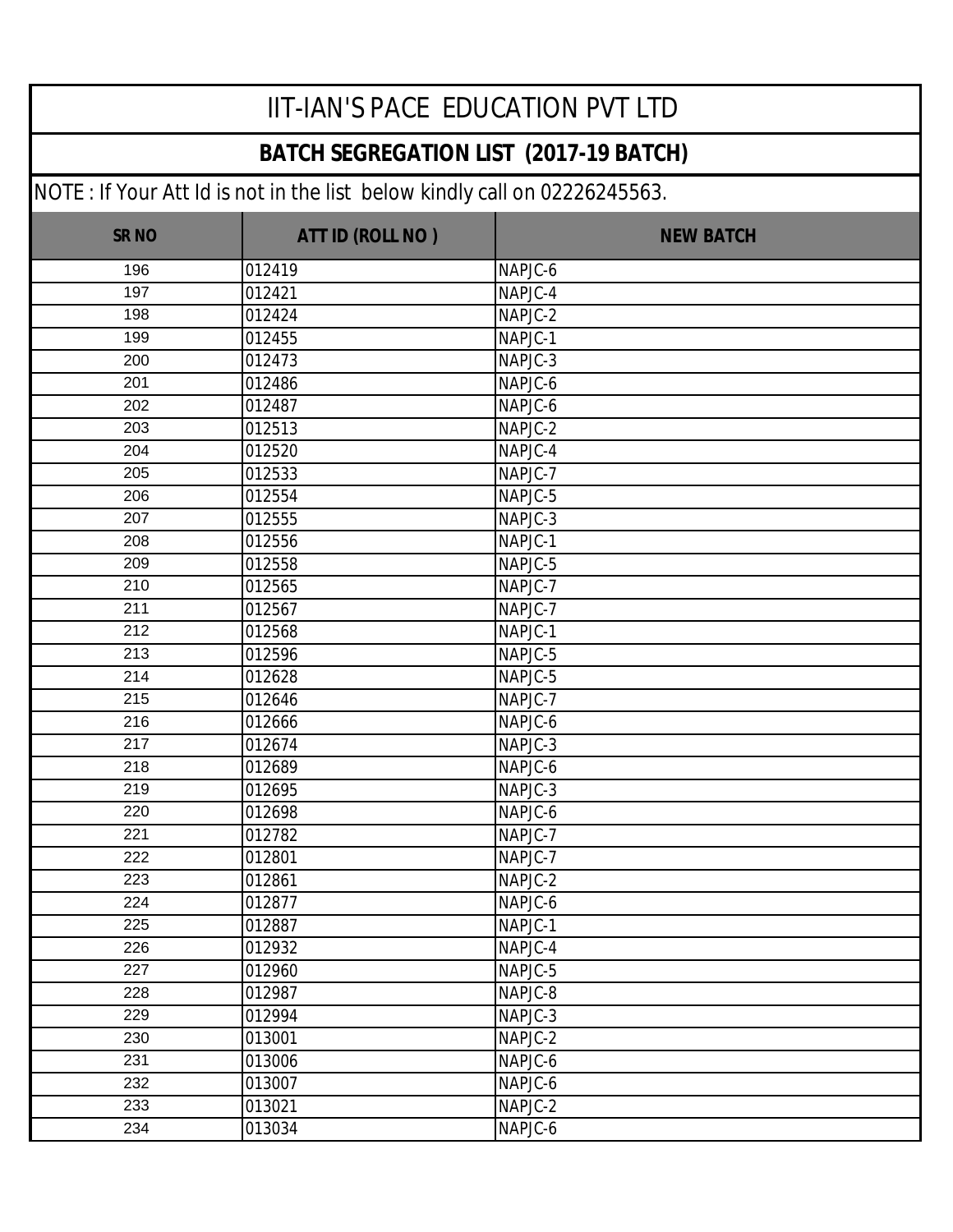#### **BATCH SEGREGATION LIST (2017-19 BATCH)**

| <b>SR NO</b> | ATT ID (ROLL NO) | <b>NEW BATCH</b> |
|--------------|------------------|------------------|
| 235          | 013035           | NAPJC-3          |
| 236          | 013036           | NAPJC-8          |
| 237          | 013093           | NAPJC-4          |
| 238          | 013134           | NAPJC-5          |
| 239          | 013136           | NAPJC-3          |
| 240          | 013161           | NAPJC-7          |
| 241          | 013165           | NAPJC-3          |
| 242          | 013192           | NAPJC-8          |
| 243          | 013249           | NAPJC-5          |
| 244          | 013289           | NAPJC-2          |
| 245          | 013293           | NAPJC-5          |
| 246          | 013298           | NAPJC-1          |
| 247          | 013301           | NAPJC-4          |
| 248          | 013303           | NAPJC-3          |
| 249          | 013307           | NAPJC-5          |
| 250          | 013320           | NAPJC-3          |
| 251          | 013348           | NAPJC-2          |
| 252          | 013361           | NAPJC-3          |
| 253          | 013367           | NAPJC-3          |
| 254          | 013371           | NAPJC-5          |
| 255          | 013397           | NAPJC-5          |
| 256          | 013402           | NAPJC-3          |
| 257          | 013414           | NAPJC-8          |
| 258          | 013434           | NAPJC-6          |
| 259          | 013446           | NAPJC-5          |
| 260          | 013449           | NAPJC-4          |
| 261          | 013465           | NAPJC-1          |
| 262          | 013488           | NAPJC-4          |
| 263          | 013497           | NAPJC-5          |
| 264          | 013599           | NAPJC-4          |
| 265          | 013631           | NAPJC-2          |
| 266          | 013658           | NAPJC-6          |
| 267          | 013659           | NAPJC-5          |
| 268          | 013699           | NAPJC-8          |
| 269          | 013700           | NAPJC-4          |
| 270          | 013708           | NAPJC-3          |
| 271          | 013729           | NAPJC-4          |
| 272          | 013747           | NAPJC-8          |
| 273          | 013755           | NAPJC-4          |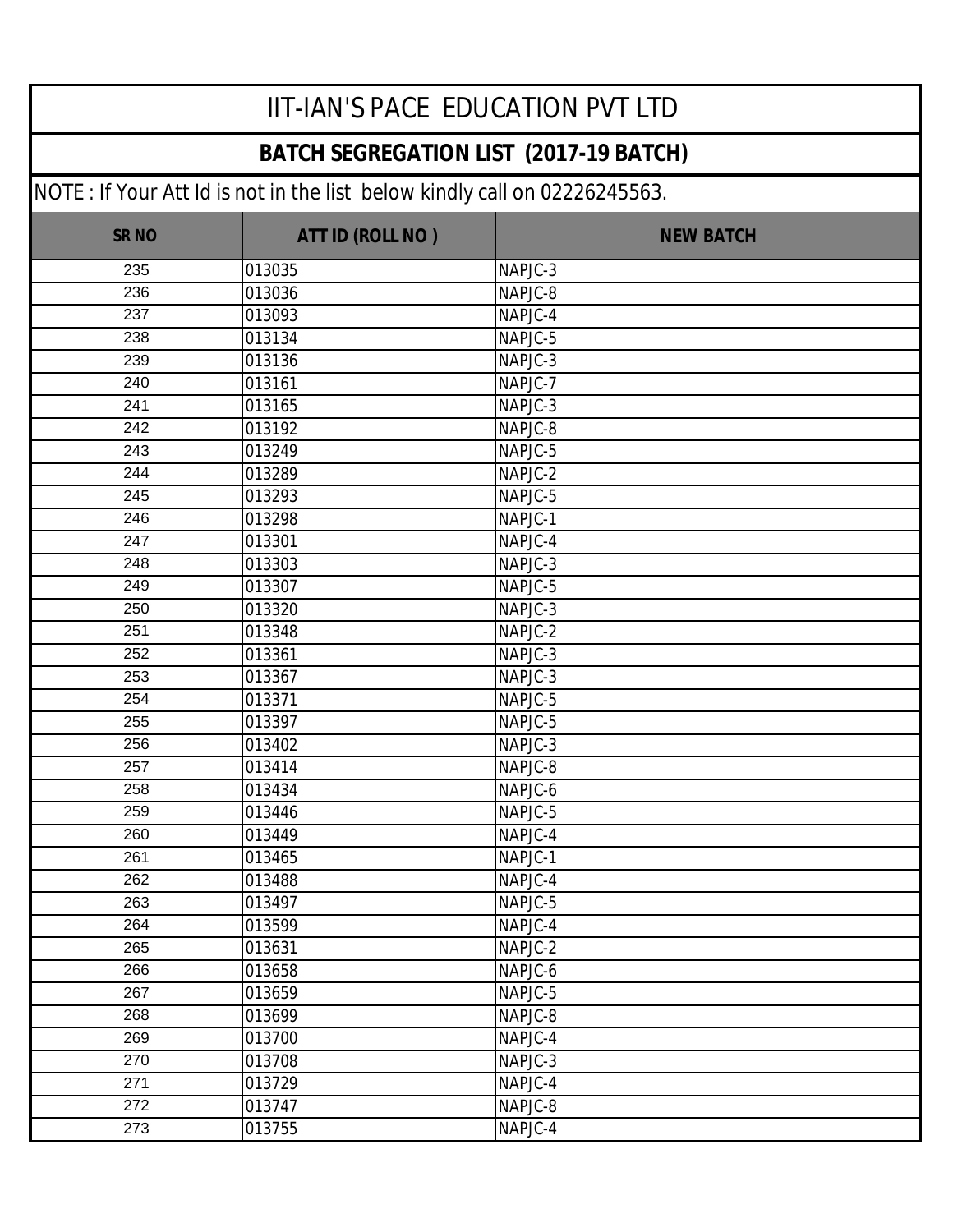#### **BATCH SEGREGATION LIST (2017-19 BATCH)**

| <b>SR NO</b> | ATT ID (ROLL NO) | <b>NEW BATCH</b> |
|--------------|------------------|------------------|
| 274          | 013811           | NAPJC-5          |
| 275          | 013824           | NAPJC-7          |
| 276          | 013847           | NAPJC-3          |
| 277          | 013850           | NAPJC-2          |
| 278          | 013856           | NAPJC-2          |
| 279          | 013879           | NAPJC-3          |
| 280          | 013888           | NAPJC-7          |
| 281          | 013893           | NAPJC-2          |
| 282          | 013910           | NAPJC-6          |
| 283          | 013986           | NAPJC-3          |
| 284          | 013989           | NAPJC-7          |
| 285          | 013997           | NAPJC-6          |
| 286          | 014046           | NAPJC-3          |
| 287          | 014192           | NAPJC-8          |
| 288          | 014281           | NAPJC-2          |
| 289          | 014297           | NAPJC-1          |
| 290          | 014309           | NAPJC-5          |
| 291          | 014385           | NAPJC-7          |
| 292          | 014397           | NAPJC-6          |
| 293          | 014400           | NAPJC-8          |
| 294          | 014405           | NAPJC-4          |
| 295          | 014418           | NAPJC-1          |
| 296          | 014431           | NAPJC-4          |
| 297          | 014439           | NAPJC-1          |
| 298          | 014442           | NAPJC-1          |
| 299          | 014443           | NAPJC-8          |
| 300          | 014444           | NAPJC-7          |
| 301          | 014521           | NAPJC-7          |
| 302          | 014535           | NAPJC-5          |
| 303          | 014541           | NAPJC-1          |
| 304          | 014562           | NAPJC-8          |
| 305          | 014583           | NAPJC-4          |
| 306          | 014591           | NAPJC-6          |
| 307          | 014598           | NAPJC-2          |
| 308          | 014606           | NAPJC-2          |
| 309          | 014607           | NAPJC-8          |
| 310          | 014631           | NAPJC-1          |
| 311          | 014633           | NAPJC-7          |
| 312          | 014637           | NAPJC-4          |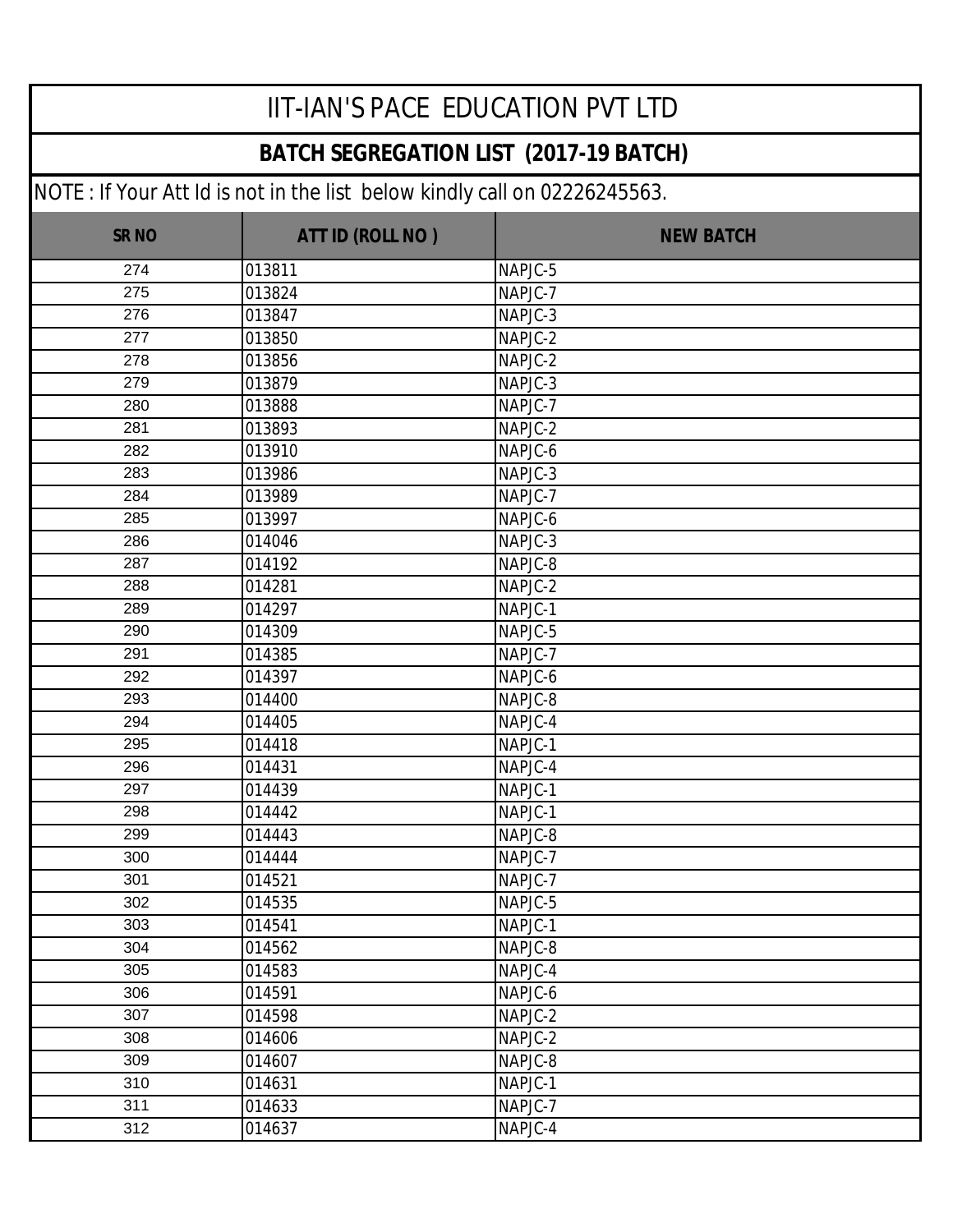#### **BATCH SEGREGATION LIST (2017-19 BATCH)**

| <b>SR NO</b> | ATT ID (ROLL NO) | <b>NEW BATCH</b> |
|--------------|------------------|------------------|
| 313          | 014642           | NAPJC-1          |
| 314          | 014643           | NAPJC-6          |
| 315          | 014707           | NAPJC-6          |
| 316          | 014718           | NAPJC-4          |
| 317          | 014720           | NAPJC-2          |
| 318          | 014725           | NAPJC-2          |
| 319          | 014748           | NAPJC-2          |
| 320          | 014785           | NAPJC-7          |
| 321          | 014788           | NAPJC-7          |
| 322          | 014812           | NAPJC-3          |
| 323          | 014911           | NAPJC-3          |
| 324          | 014927           | NAPJC-8          |
| 325          | 014963           | NAPJC-5          |
| 326          | 014982           | NAPJC-6          |
| 327          | 014997           | NAPJC-4          |
| 328          | 015006           | NAPJC-1          |
| 329          | 015010           | NAPJC-4          |
| 330          | 015013           | NAPJC-3          |
| 331          | 015016           | NAPJC-1          |
| 332          | 015017           | NAPJC-7          |
| 333          | 015021           | NAPJC-8          |
| 334          | 015023           | NAPJC-8          |
| 335          | 015025           | NAPJC-1          |
| 336          | 015028           | NAPJC-6          |
| 337          | 015031           | NAPJC-3          |
| 338          | 015038           | NAPJC-6          |
| 339          | 015060           | NAPJC-7          |
| 340          | 015115           | NAPJC-7          |
| 341          | 015136           | NAPJC-6          |
| 342          | 015148           | NAPJC-5          |
| 343          | 015151           | NAPJC-1          |
| 344          | 015159           | NAPJC-6          |
| 345          | 015187           | NAPJC-8          |
| 346          | 015194           | NAPJC-7          |
| 347          | 015197           | NAPJC-7          |
| 348          | 015202           | NAPJC-4          |
| 349          | 015224           | NAPJC-7          |
| 350          | 015235           | NAPJC-4          |
| 351          | 015252           | NAPJC-5          |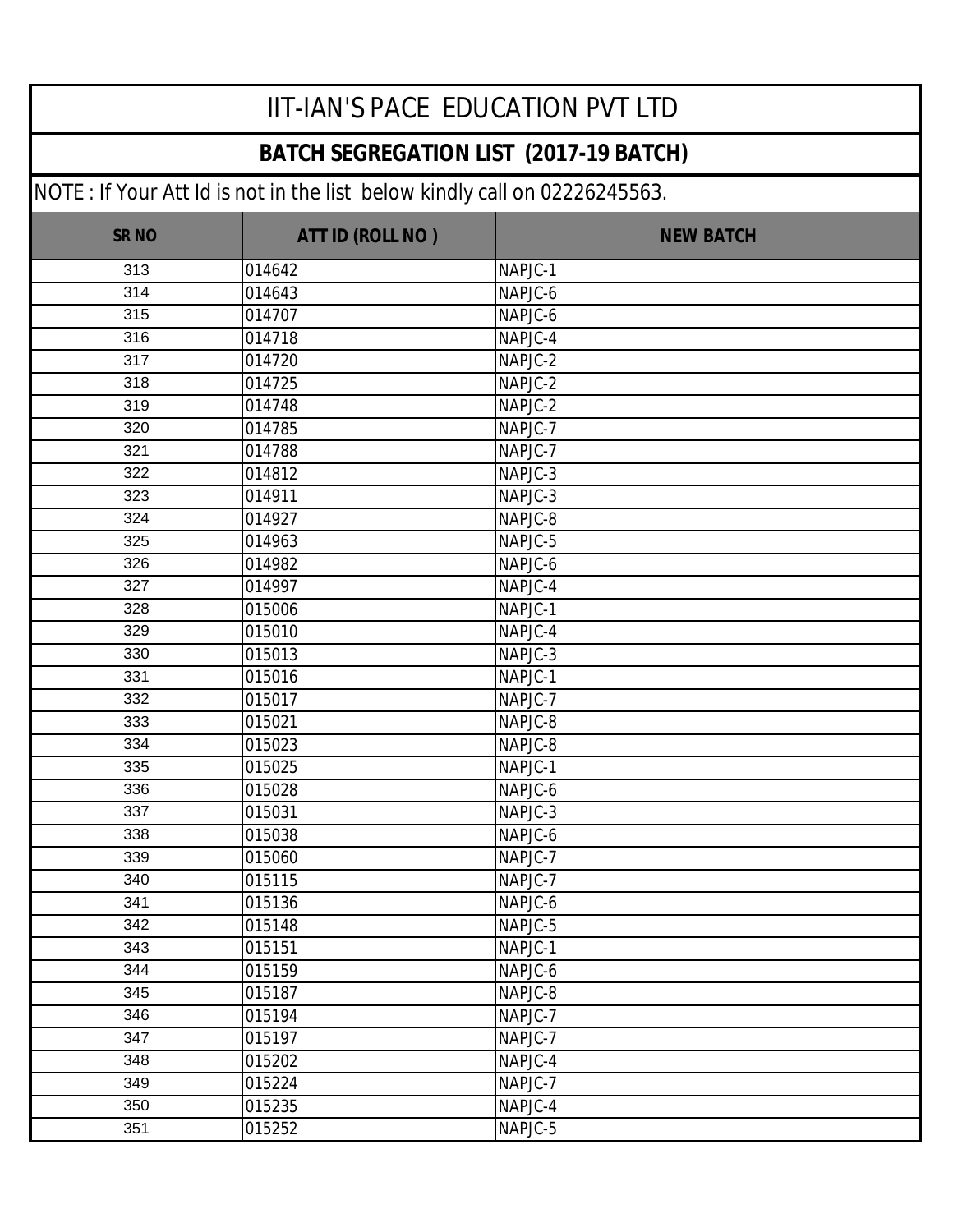#### **BATCH SEGREGATION LIST (2017-19 BATCH)**

| <b>SR NO</b> | ATT ID (ROLL NO) | <b>NEW BATCH</b> |
|--------------|------------------|------------------|
| 352          | 015313           | NAPJC-8          |
| 353          | 015339           | NAPJC-6          |
| 354          | 015382           | NAPJC-7          |
| 355          | 015420           | NAPJC-7          |
| 356          | 015448           | NAPJC-4          |
| 357          | 015498           | NAPJC-4          |
| 358          | 015503           | NAPJC-7          |
| 359          | 015504           | NAPJC-7          |
| 360          | 015506           | NAPJC-5          |
| 361          | 015513           | NAPJC-2          |
| 362          | 015529           | NAPJC-4          |
| 363          | 015543           | NAPJC-8          |
| 364          | 015550           | NAPJC-8          |
| 365          | 015559           | NAPJC-5          |
| 366          | 015589           | NAPJC-1          |
| 367          | 015639           | NAPJC-2          |
| 368          | 015642           | NAPJC-7          |
| 369          | 015648           | NAPJC-6          |
| 370          | 015649           | NAPJC-8          |
| 371          | 015665           | NAPJC-1          |
| 372          | 015675           | NAPJC-8          |
| 373          | 015676           | NAPJC-2          |
| 374          | 015680           | NAPJC-3          |
| 375          | 015738           | NAPJC-4          |
| 376          | 015751           | NAPJC-5          |
| 377          | 015754           | NAPJC-7          |
| 378          | 015756           | NAPJC-8          |
| 379          | 015822           | NAPJC-6          |
| 380          | 015831           | NAPJC-5          |
| 381          | 015851           | NAPJC-8          |
| 382          | 015870           | NAPJC-4          |
| 383          | 015891           | NAPJC-6          |
| 384          | 015916           | NAPJC-8          |
| 385          | 016194           | NAPJC-6          |
| 386          | 016212           | NAPJC-8          |
| 387          | 016267           | NAPJC-7          |
| 388          | 016298           | NAPJC-2          |
| 389          | 016320           | NAPJC-7          |
| 390          | 016343           | NAPJC-7          |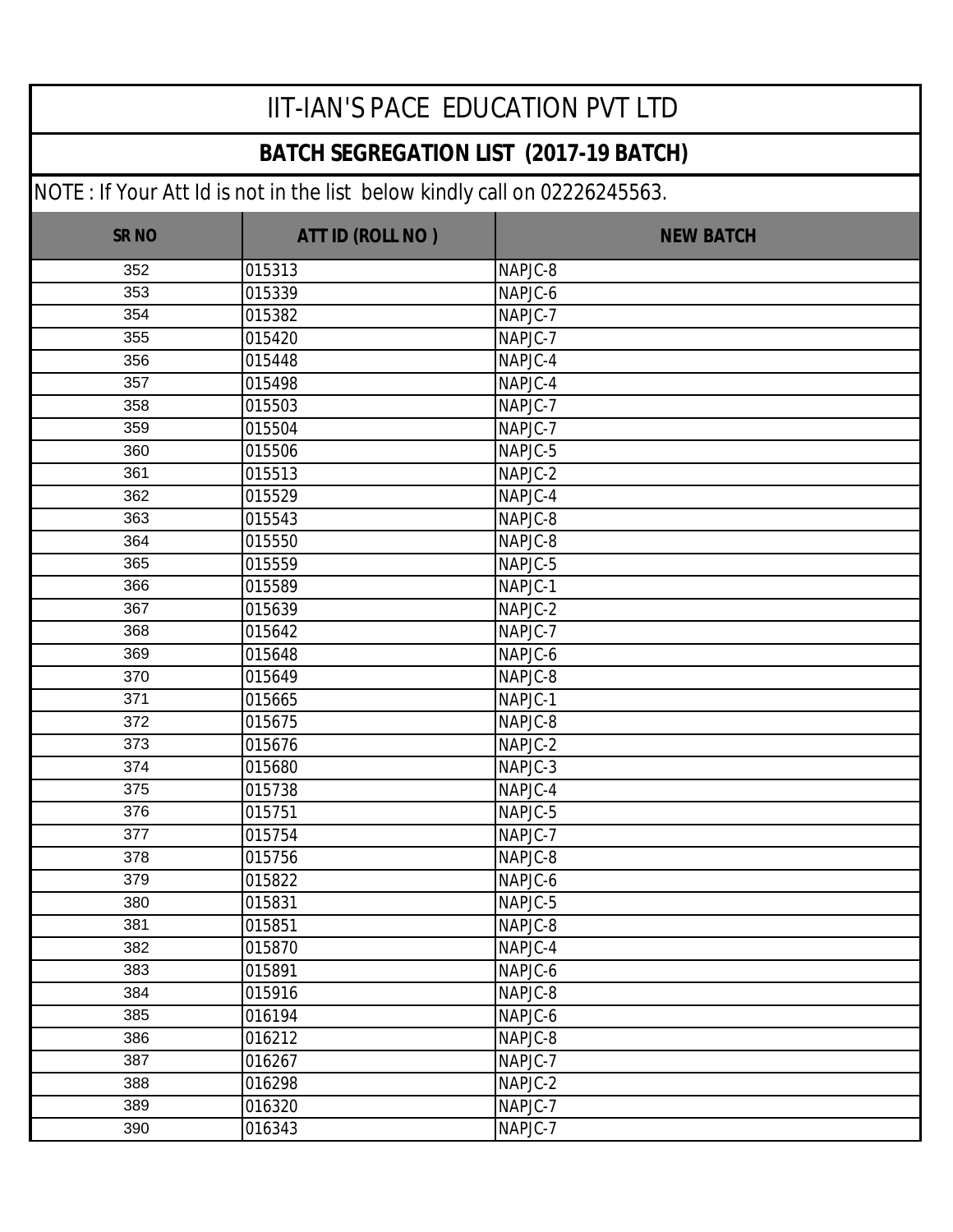#### **BATCH SEGREGATION LIST (2017-19 BATCH)**

| <b>SR NO</b> | ATT ID (ROLL NO) | <b>NEW BATCH</b> |
|--------------|------------------|------------------|
| 391          | 016399           | NAPJC-5          |
| 392          | 016401           | NAPJC-8          |
| 393          | 016404           | NAPJC-3          |
| 394          | 016419           | NAPJC-4          |
| 395          | 016439           | NAPJC-6          |
| 396          | 016542           | NAPJC-7          |
| 397          | 016543           | NAPJC-6          |
| 398          | 016564           | NAPJC-1          |
| 399          | 016595           | NAPJC-3          |
| 400          | 016677           | NAPJC-8          |
| 401          | 016687           | NAPJC-8          |
| 402          | 016734           | NAPJC-8          |
| 403          | 016739           | NAPJC-3          |
| 404          | 016757           | NAPJC-3          |
| 405          | 016816           | NAPJC-6          |
| 406          | 016817           | NAPJC-6          |
| 407          | 016956           | NAPJC-6          |
| 408          | 016966           | NAPJC-5          |
| 409          | 017025           | NAPJC-8          |
| 410          | 017026           | NAPJC-5          |
| 411          | 017055           | NAPJC-8          |
| 412          | 017079           | NAPJC-7          |
| 413          | 017082           | NAPJC-6          |
| 414          | 017084           | NAPJC-6          |
| 415          | 017086           | NAPJC-3          |
| 416          | 017091           | NAPJC-4          |
| 417          | 017113           | NAPJC-7          |
| 418          | 017124           | NAPJC-7          |
| 419          | 017129           | NAPJC-1          |
| 420          | 017131           | NAPJC-3          |
| 421          | 017134           | NAPJC-8          |
| 422          | 017136           | NAPJC-8          |
| 423          | 017151           | NAPJC-8          |
| 424          | 017163           | NAPJC-8          |
| 425          | 017189           | NAPJC-6          |
| 426          | 017203           | NAPJC-6          |
| 427          | 017215           | NAPJC-8          |
| 428          | 017220           | NAPJC-7          |
| 429          | 017227           | NAPJC-8          |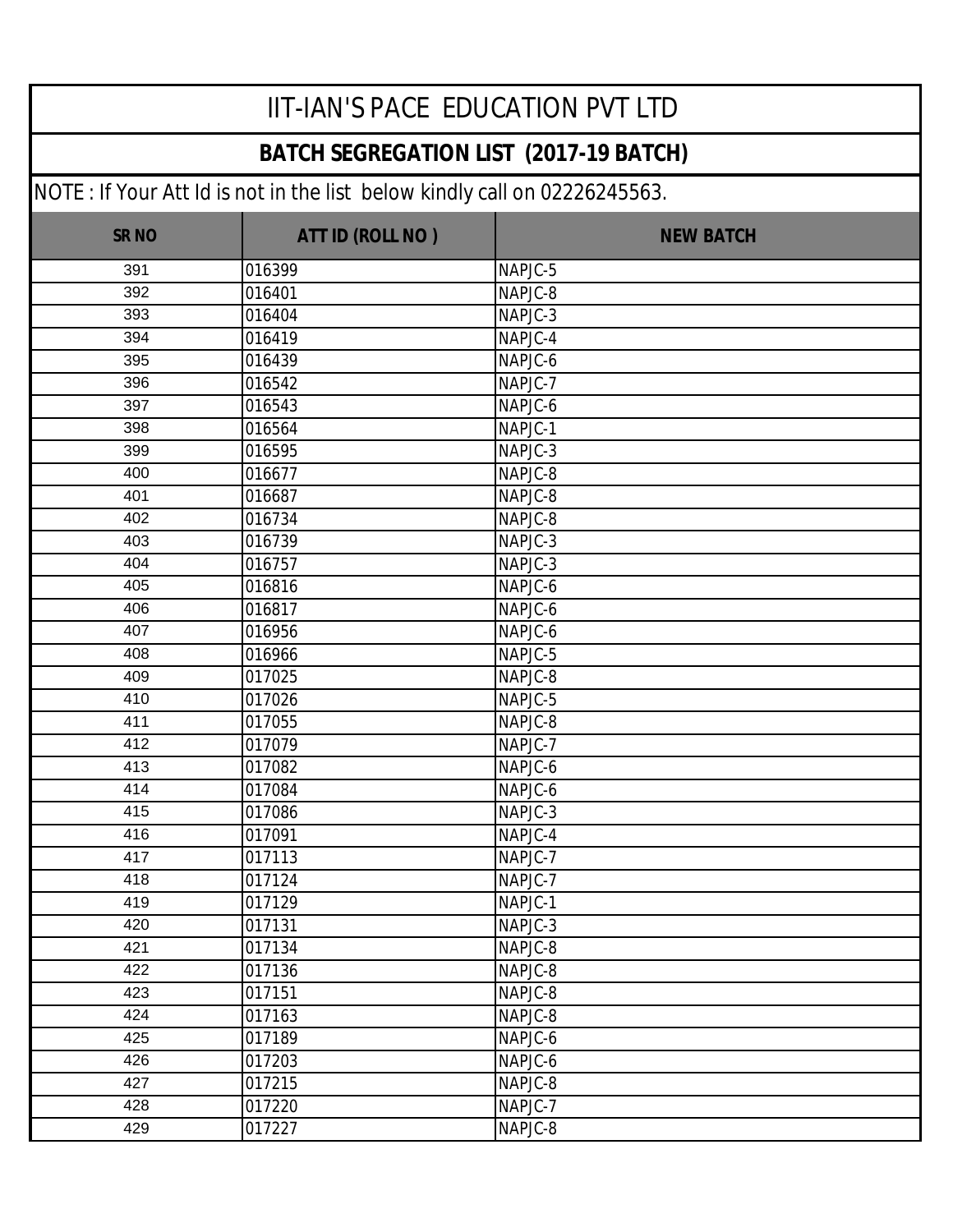#### **BATCH SEGREGATION LIST (2017-19 BATCH)**

| <b>SR NO</b> | ATT ID (ROLL NO) | <b>NEW BATCH</b> |
|--------------|------------------|------------------|
| 430          | 017228           | NAPJC-4          |
| 431          | 017233           | NAPJC-6          |
| 432          | 017239           | NAPJC-8          |
| 433          | 017247           | NAPJC-4          |
| 434          | 017249           | NAPJC-4          |
| 435          | 017251           | NAPJC-2          |
| 436          | 017253           | NAPJC-5          |
| 437          | 017259           | NAPJC-5          |
| 438          | 017287           | NAPJC-7          |
| 439          | 017289           | NAPJC-3          |
| 440          | 017437           | NAPJC-5          |
| 441          | 017604           | NAPJC-7          |
| 442          | 017689           | NAPJC-3          |
| 443          | 017888           | NAPJC-8          |
| 444          | 017895           | NAPJC-7          |
| 445          | 017907           | NAPJC-6          |
| 446          | 017924           | NAPJC-6          |
| 447          | 017950           | NAPJC-8          |
| 448          | 017984           | NAPJC-8          |
| 449          | 017990           | NAPJC-6          |
| 450          | 018024           | NAPJC-7          |
| 451          | 018025           | NAPJC-6          |
| 452          | 018092           | NAPJC-8          |
| 453          | 018109           | NAPJC-7          |
| 454          | 018175           | NAPJC-6          |
| 455          | 018250           | NAPJC-7          |
| 456          | 018445           | NAPJC-7          |
| 457          | 018471           | NAPJC-8          |
| 458          | 018480           | NAPJC-7          |
| 459          | 018515           | NAPJC-7          |
| 460          | 018554           | NAPJC-7          |
| 461          | 018555           | NAPJC-2          |
| 462          | 018556           | NAPJC-4          |
| 463          | 018583           | NAPJC-5          |
| 464          | 018764           | NAPJC-8          |
| 465          | 018798           | NAPJC-7          |
| 466          | 018818           | NAPJC-8          |
| 467          | 019148           | NAPJC-5          |
| 468          | 019600           | NAPJC-5          |